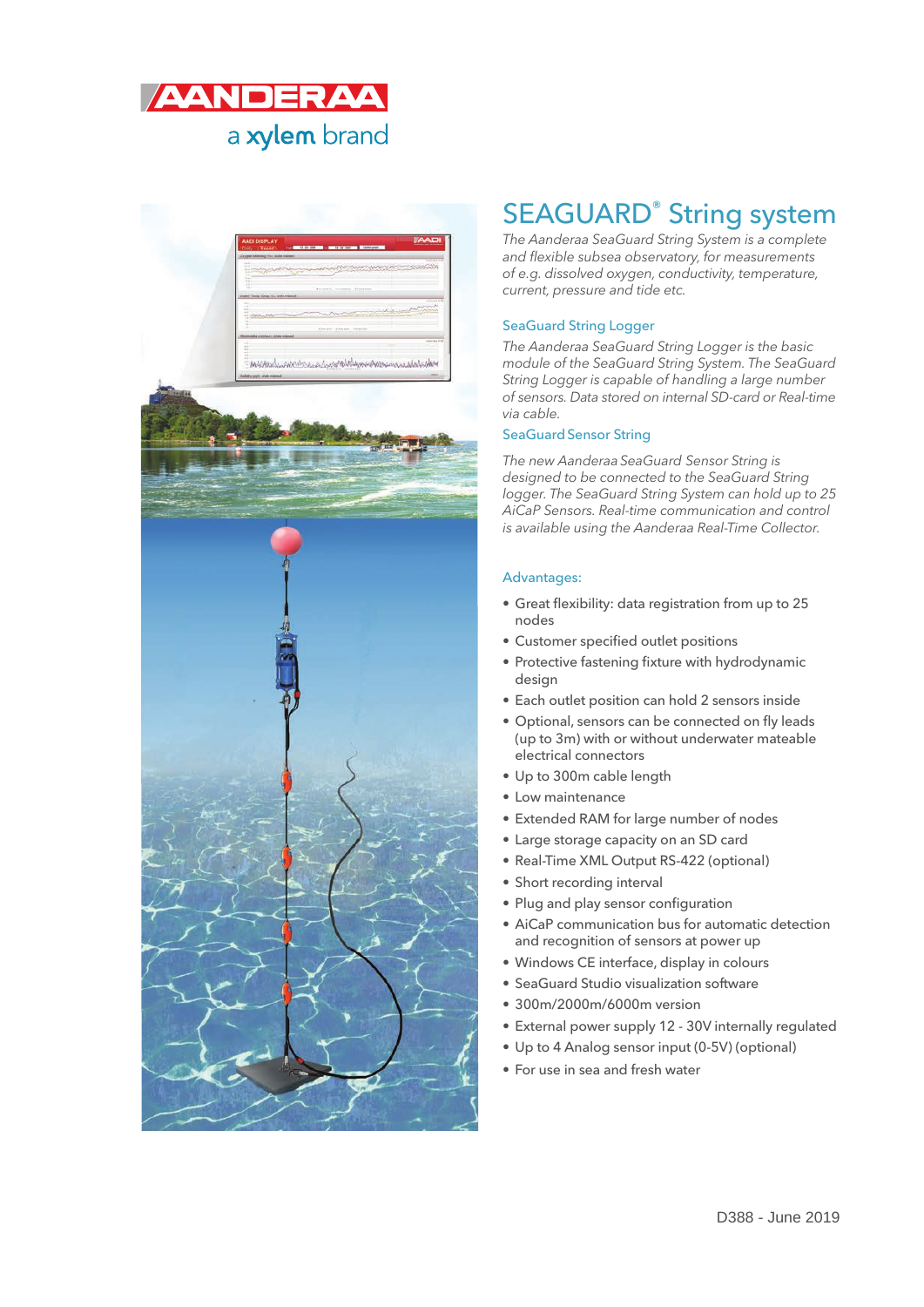# SEAGUARD® String system

The SeaGuard Sensor String is designed to be connected to the SeaGuard String Logger. The string system can hold up to 25 AiCaP sensors. The design of the cable ends enables easy extention of the cable or creation of suitable cable subsections; the maximum cable length is 300m. The positions of the string outlets are customer specified.

The SeaGuard Sensor String offers a highly flexible configuration making the system a perfect tool for measurements of e.g. dissolved oxygen, conductivity, temperature, pressure and tide etc. A typical application is monitoring of a water column. The fly lead option is suitable for measurements in biological sensitive areas, e.g. coral reefs.

Sensors and SeaGuard string mounted onto the Top-end Plate are connected to a hub underneath the Top-end Plate: simply plug the sensor/string onto the Top-end Plate, fasten a set screw, start the instrument, and all sensors are automatically detected and recognized.

The SeaGuard String Logger and the Aanderaa smart sensors are interfaced by means of a reliable CANbus protocol (AiCaP) using XML for plug and play capabilities. During power-up, each of the sensors that are connected to the bus will report their capabilities and specifications to the string logger. The string logger then assembles the information and provides the user with the possibility to configure the instrument based on the present nodes. The solution provides for great flexibility in both use and design of the different elements within the system.

**EAGUARD** 

*String Logger with 300 meter pressure case*



SeaGuard String Logger is a self recording instrument with data storage on an SD card. The current capacity for this card type is up to 4GB, more than adequate for most applications. The instrument is delivered with pressure case, in either 300, 2000 or 6000 meter version. The SeaGuard String System can be used with Aanderaa Real-Time Collector for real-time data and real-time communication with the string logger.

The output parameters are readable in engineering units; the parameters are easily presented in the post processing software, SeaGuard Studio. Each sensor connected to the string can be tagged with e.g. the depth position for easy recognition of correct parameter.

The Top-end Plate of the SeaGuard String Logger can hold 6 sensors; 4 of which can be analog (0 - 5V) sensors. The SeaGuard String Logger has 2 battery compartments for long deployment time; the AiCaP CANbus based protocol ensures low power drain.

The autonomous sensor topology also gives the sensor designer flexibility and opportunities where each sensor type may be optimized with regard to its operation, each sensor may now provide several parameters without increasing the total system load.

The SeaGuard String Logger can be configured to suit your requirements and applications.

The SeaGuard String System can be deployed in an in-line string mooring, fixed bottom frame mooring, buoy deployment, long term/short term deployment.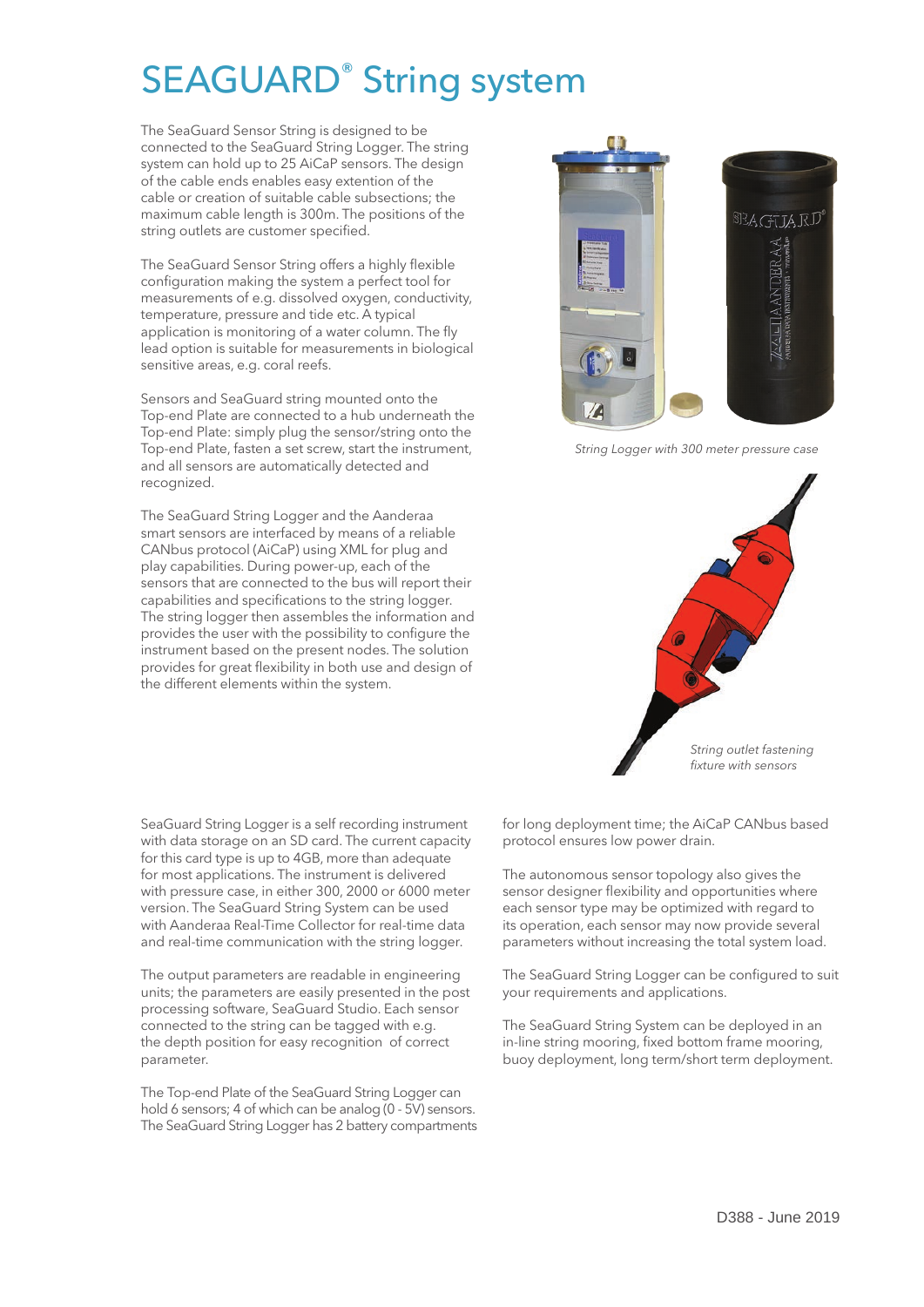## **Specifications**

| String logger capability:                                                                                                                           | Up to 25 nodes can be connected<br>to the String Logger                                                                                                                                                         |
|-----------------------------------------------------------------------------------------------------------------------------------------------------|-----------------------------------------------------------------------------------------------------------------------------------------------------------------------------------------------------------------|
|                                                                                                                                                     | Sensor node capability <sup>1)</sup> : Up to 6 sensors can be mounted<br>onto the Top-end Plate, of which 4<br>can be analog sensors (0-5V), and 1<br>can be a SeaGuard String (max 300m)                       |
| Outlet capacity:                                                                                                                                    | 2 sensors per outlet. Single sensor<br>option available on request.                                                                                                                                             |
| Outlet position:<br>Sensor protocol:<br>Serial communication:<br>Outlet dimensions:<br>Cable length:<br>Cable breaking strength:<br>Cable capacity: | Customised (on the cable)<br>AiCaP CANbus based protocol<br>RS-422<br>344x150mm (LxW)<br>Maximum 300m<br>Maximum 2300kg<br>Maximum 20 AiCaP sensors including<br>DCS and other sensors on the Top-<br>end Plate |
| Recording system:<br>Storage capacity:                                                                                                              | Datastorage on SD card<br>$\leq$ 2GB                                                                                                                                                                            |
| Battery:<br>Alkaline 3988:                                                                                                                          | 2 batteries inside the instrument<br>9V, 15Ah (nominal 12.5Ah;<br>20W down to 6V at 4°C)                                                                                                                        |
| or Lithium 3908:<br>External battery:                                                                                                               | 7V, 35Ah<br>7-14 V. Diode protection required<br>unconditionally when using an<br>external battery. Internal power<br>boost.                                                                                    |
| External power <sup>2)</sup> :                                                                                                                      | 12 - 30V, 2A (depends on supply<br>cable). External power through<br>string or separate cable. Internal<br>power boost.                                                                                         |
| Recording interval:                                                                                                                                 | From 2 sec, depending on the node<br>configuration for each instrument                                                                                                                                          |
| Recording settings:                                                                                                                                 | Fixed interval settings or customized<br>sequence setting                                                                                                                                                       |
| Operating temperature:<br>Depth capacity:<br><b>String Logger dimensions:</b>                                                                       | $-5 - +40^{\circ}C(23 - 104^{\circ}F)$<br>300m/2000m/6000m                                                                                                                                                      |
| 300m version (SW):<br>2000m version (IW):<br>6000m version (DW):<br><b>External materials:</b>                                                      | H: 356mm OD: 139mm<br>H: 352mm OD: 140mm<br>H: 368mm OD: 143mm                                                                                                                                                  |
| 300m version:<br>2000/6000m version:                                                                                                                | PET, Titanium, Stainless Steel 316<br>Stainless steel 316, Titanium,<br>OSNISIL,                                                                                                                                |
| PA66<br>Fastening fixture material:<br>Optional sensor connections: Up to 3m fly leads In-line underwater                                           |                                                                                                                                                                                                                 |
|                                                                                                                                                     | mateable connector on fly leads                                                                                                                                                                                 |

<sup>1)</sup> The total number of sensors depends on type of sensor

<sup>2)</sup> External Power is required in applications with long deployment time and/or long string length

*Specifications subject to change without prior notice.*



for optional cables refer www.aanderaa.com SeaGuard product tag for current measurements, refer SeaGuard RCM (D368) for wave and tide measurements, refer SeaGuard WTR (D386)